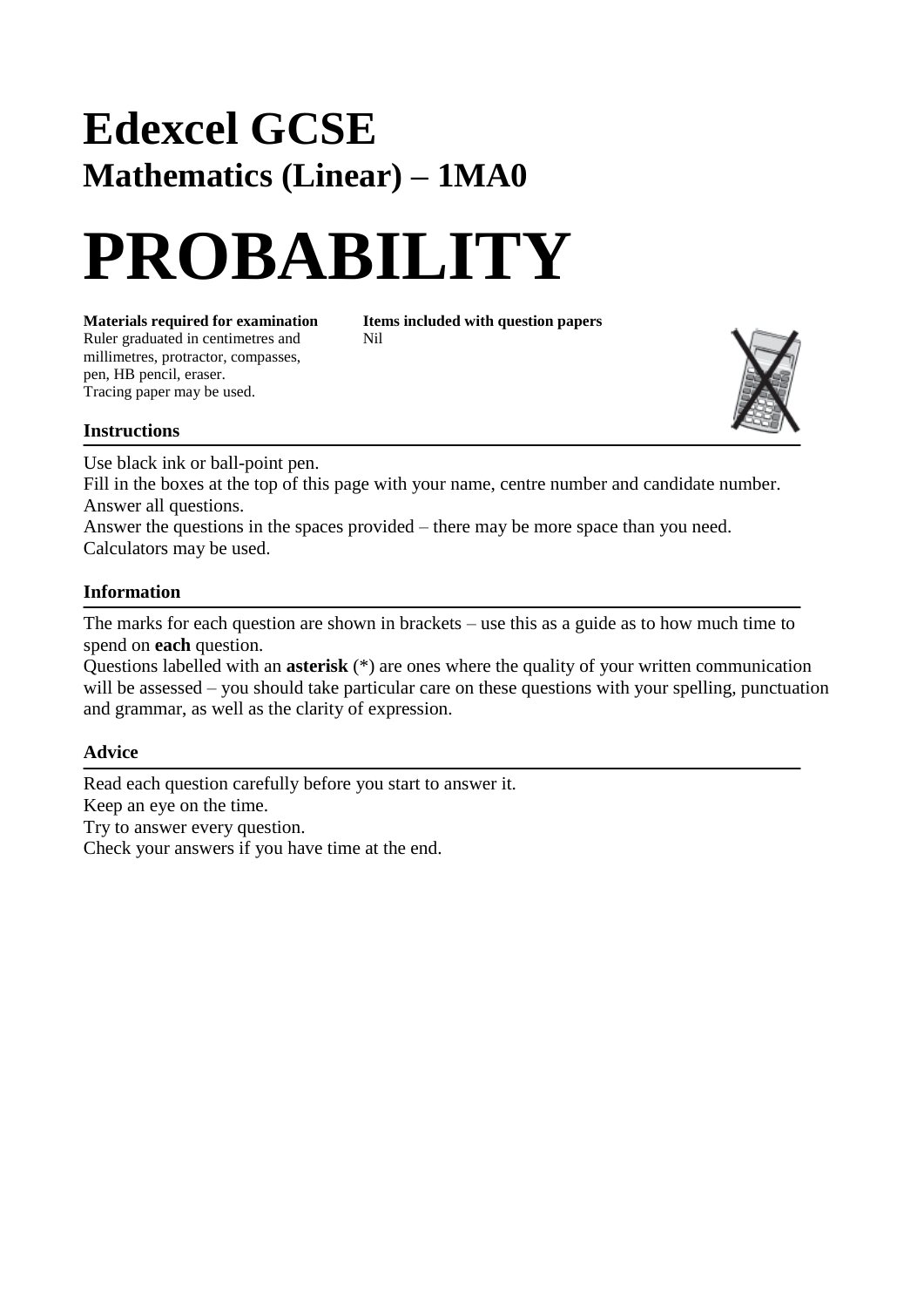

The diagram shows a fair spinner in the shape of a rectangular octagon. The spinner can land on A or B or C. Marc spins the spinner.

Write down the probability that the spinner will land on A.

.............................

**(Total 2 marks)**

**2.** Ishah spins a fair 5-sided spinner. She then throws a fair coin.



(a) List all the possible outcomes she could get. The first one has been done for you.

(1, head)......................................................................................................... ........................................................................................................................ ....................................................................................................................... **(2)**

Ishah spins the spinner once and throws the coin once.

(b) Work out the probability that she will get a 1 and a head.

..................................... **(1) (Total 3 marks)**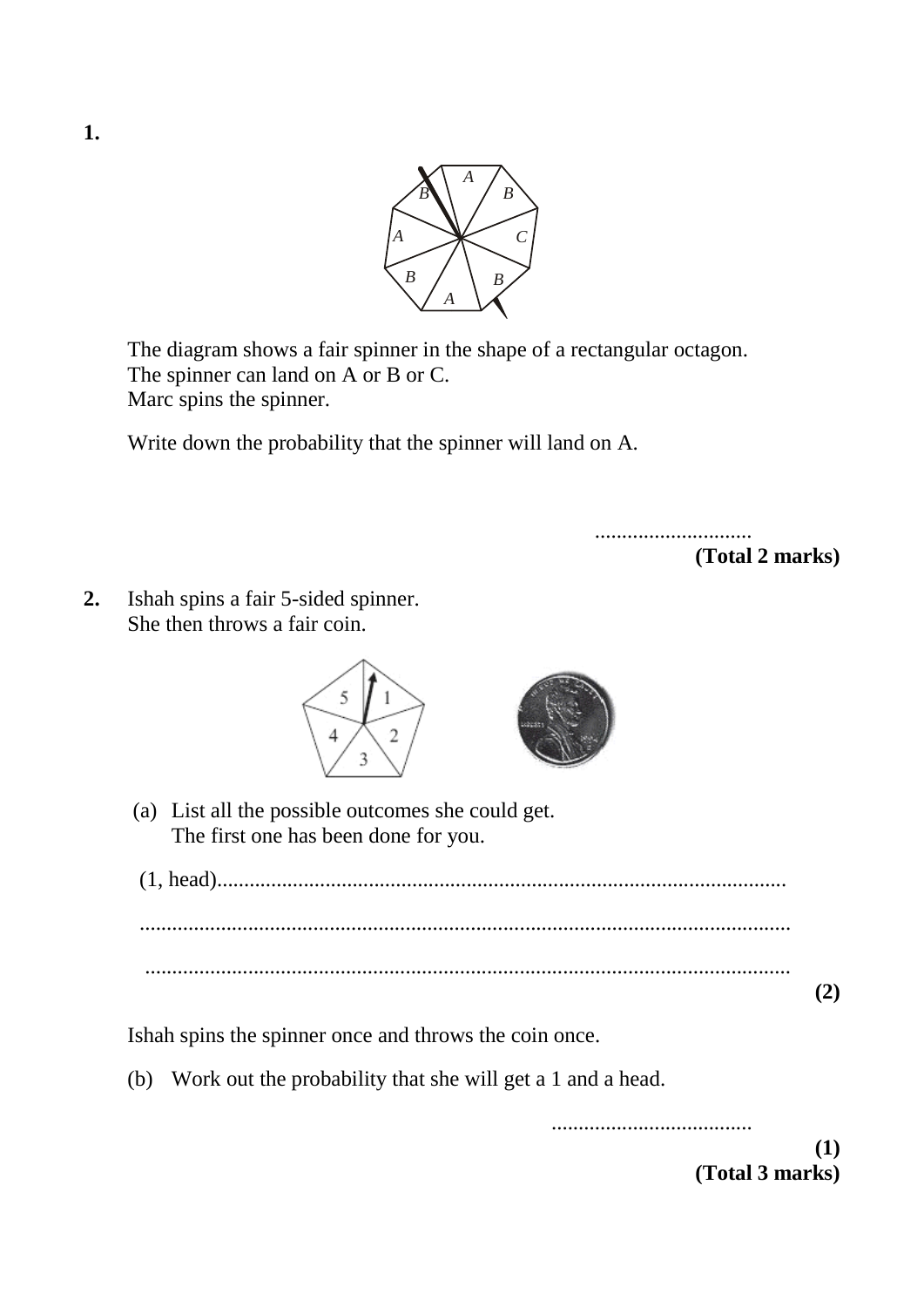**3.** There are eight marbles in a bag.

Four marbles are blue (B), two marbles are red (R) and two marbles are green (G).



Steve takes a marble at random from the bag.

(a) On the probability scale, mark with the letter B, the probability that Steve will take a blue marble.



(b) On the probability scale, mark with the letter G, the probability that Steve will take a green marble.



(c) On the probability scale, mark with the letter Y, the probability that Steve will take a yellow marble.

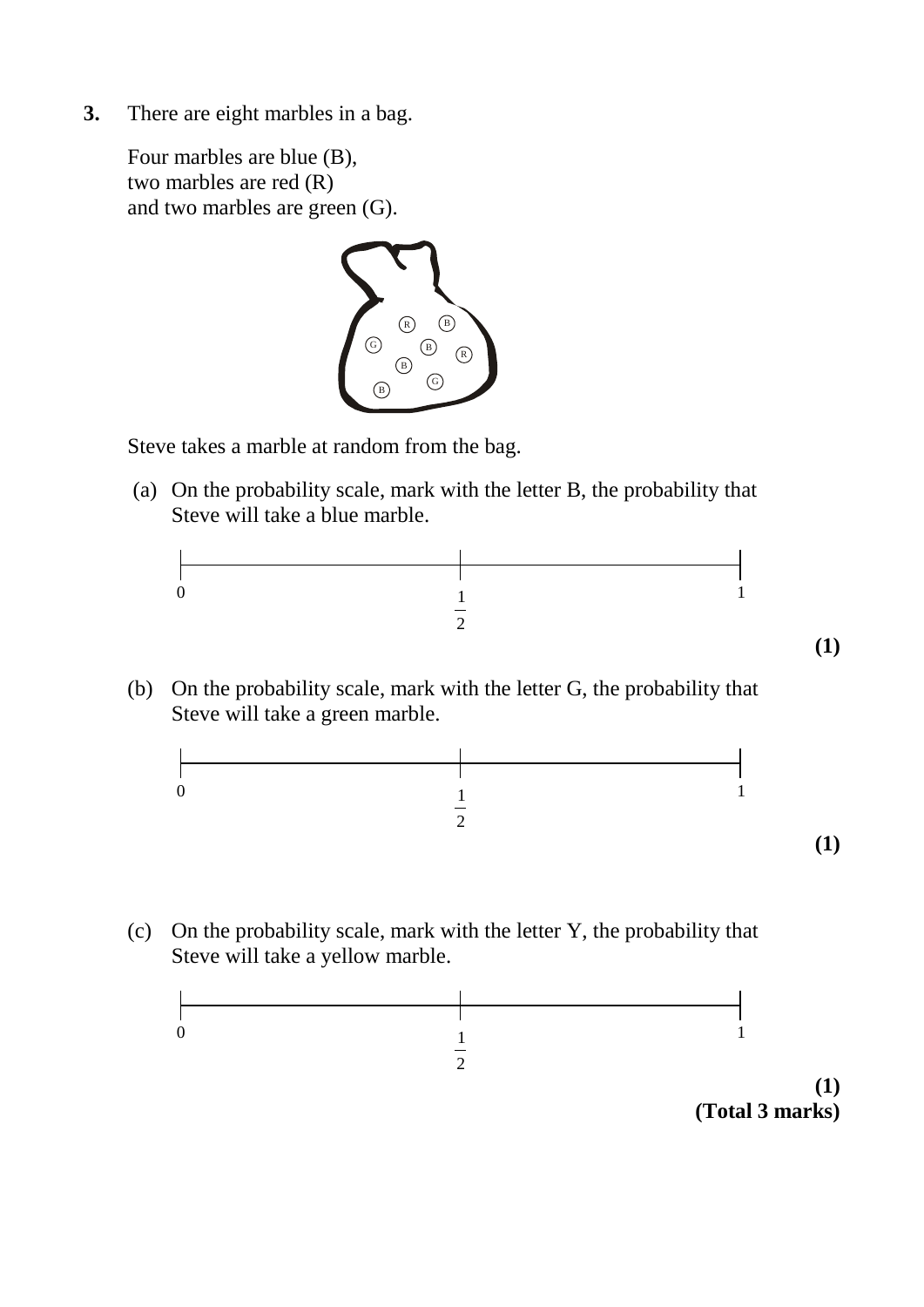**4.** Lucy uses some letter cards to spell the word "NOVEMBER".



Lucy takes one of these cards at random.

Write down the probability that Lucy takes a card with a letter E.

.......................... **(Total 2 marks)**

**5.** Here are some statements.

Draw an arrow from each statement to the word which best describes its likelihood.

One has been done for you.

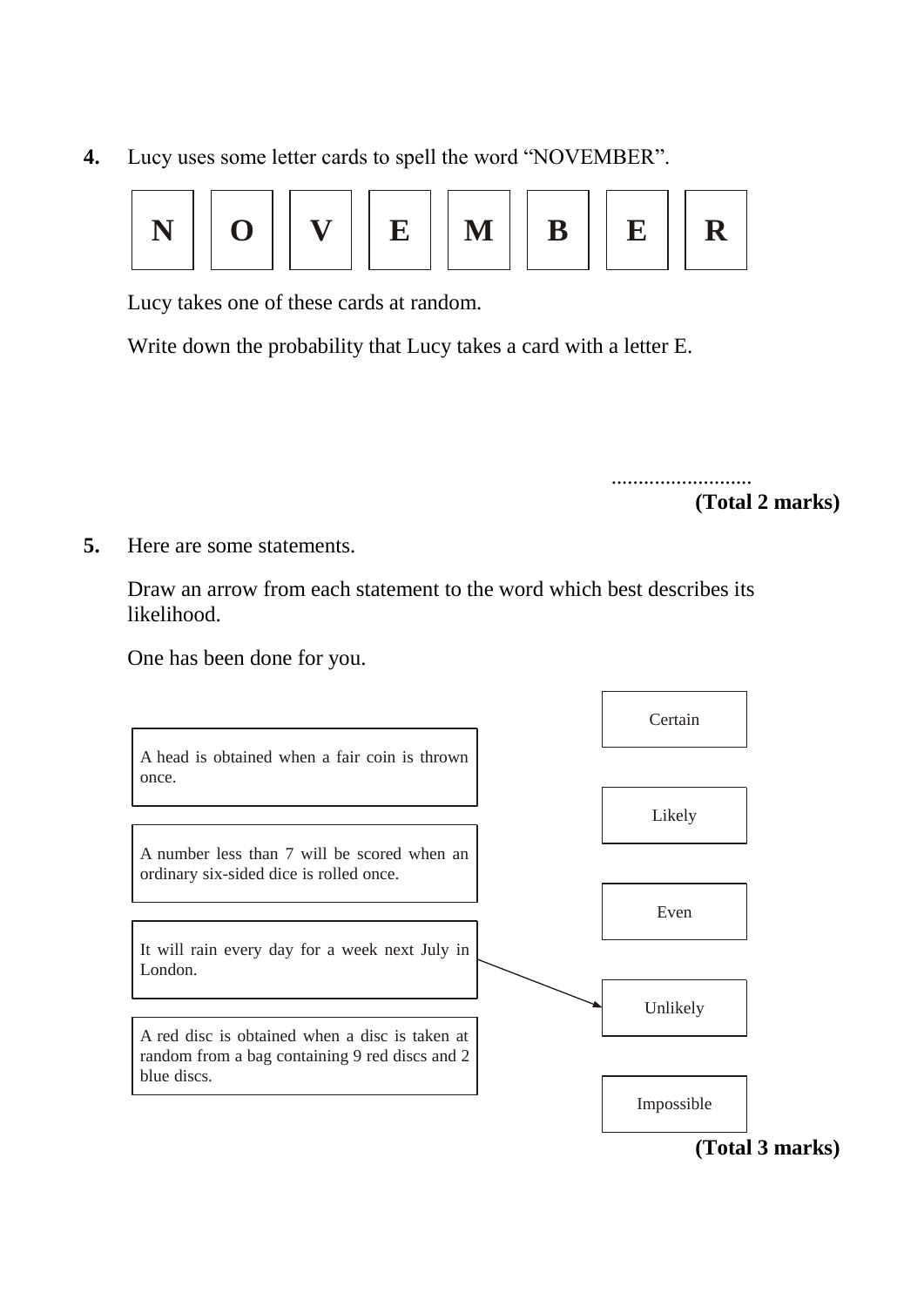**6.** There are three beads in a bag.

One bead is red, one bead is white and one bead is yellow.

Sarah takes, at random, a bead from the bag. She looks at its colour and then puts the bead back in the bag.



On the probability line,

- (i) mark with the letter R the probability that Sarah takes a red bead.
- (ii) mark with the letter B the probability that Sarah takes a black bead.



**(2) (Total 2 marks)**

**7.** A bag contains some beads which are red or green or blue or yellow.

The table shows the number of beads of each colour.

| Colour             | Red | Green | Blue | Yellow |
|--------------------|-----|-------|------|--------|
| Number of<br>beads |     |       |      |        |

Samire takes a bead at random from the bag. Write down the probability that she takes a blue bead.

> ............................ **(Total 2 marks)**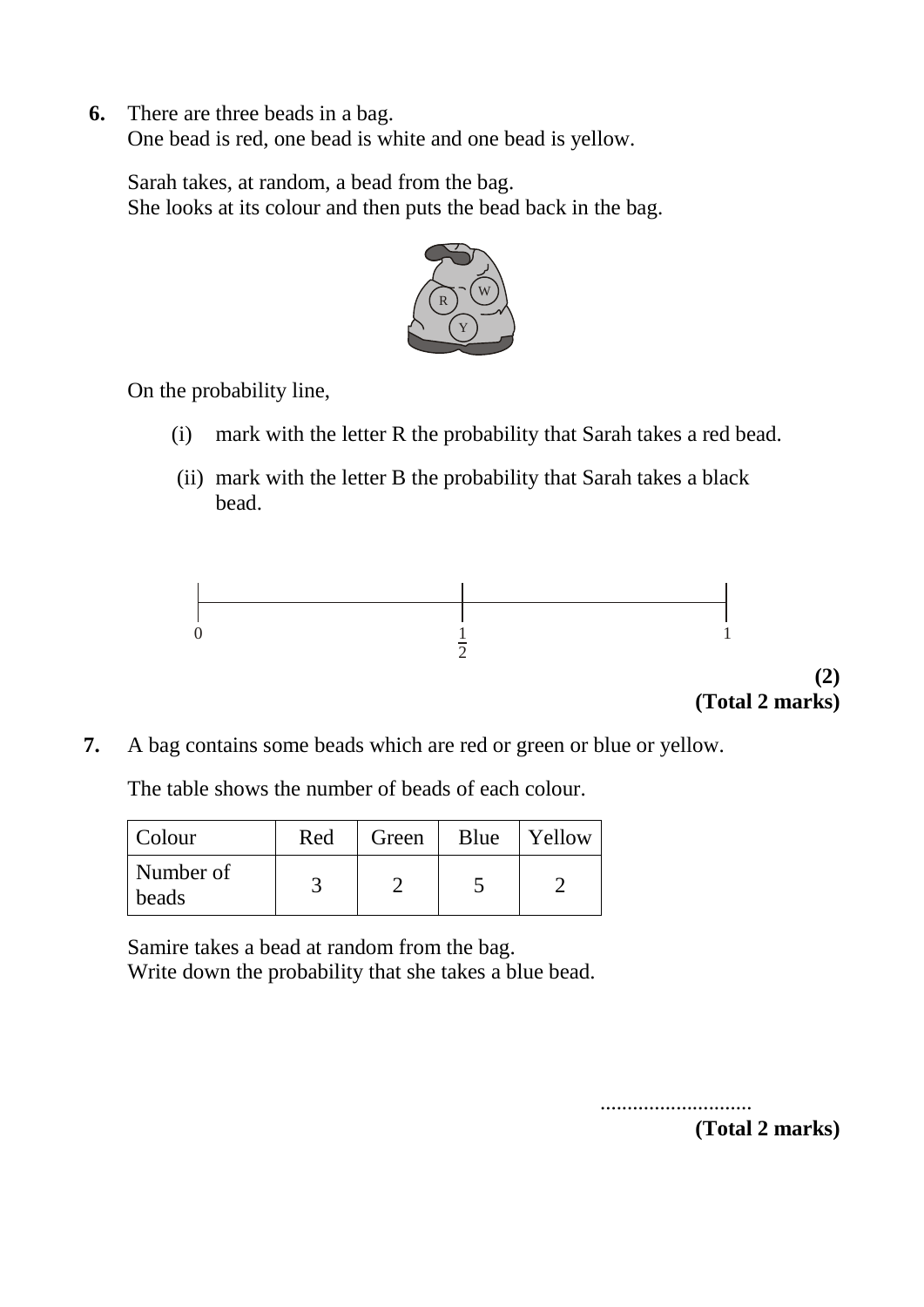

Here is a fair 7-sided spinner. The spinner is to be spun once. The spinner will land on one of the colours.

(a) On which colour is the spinner most likely to land?

........................................ **(1)**

(b) Write down the probability that the spinner will land on green.

........................................ **(1) (Total 2 marks)**

- **9.** On the probability scale below, mark
	- (i) with the letter S, the probability that it will snow in London in June,
	- (ii) with the letter H, the probability that when a fair coin is thrown once it comes down heads,
	- (iii) with the letter M, the probability that it will rain in Manchester next year.

0 1

**(Total 3 marks)**

**8.**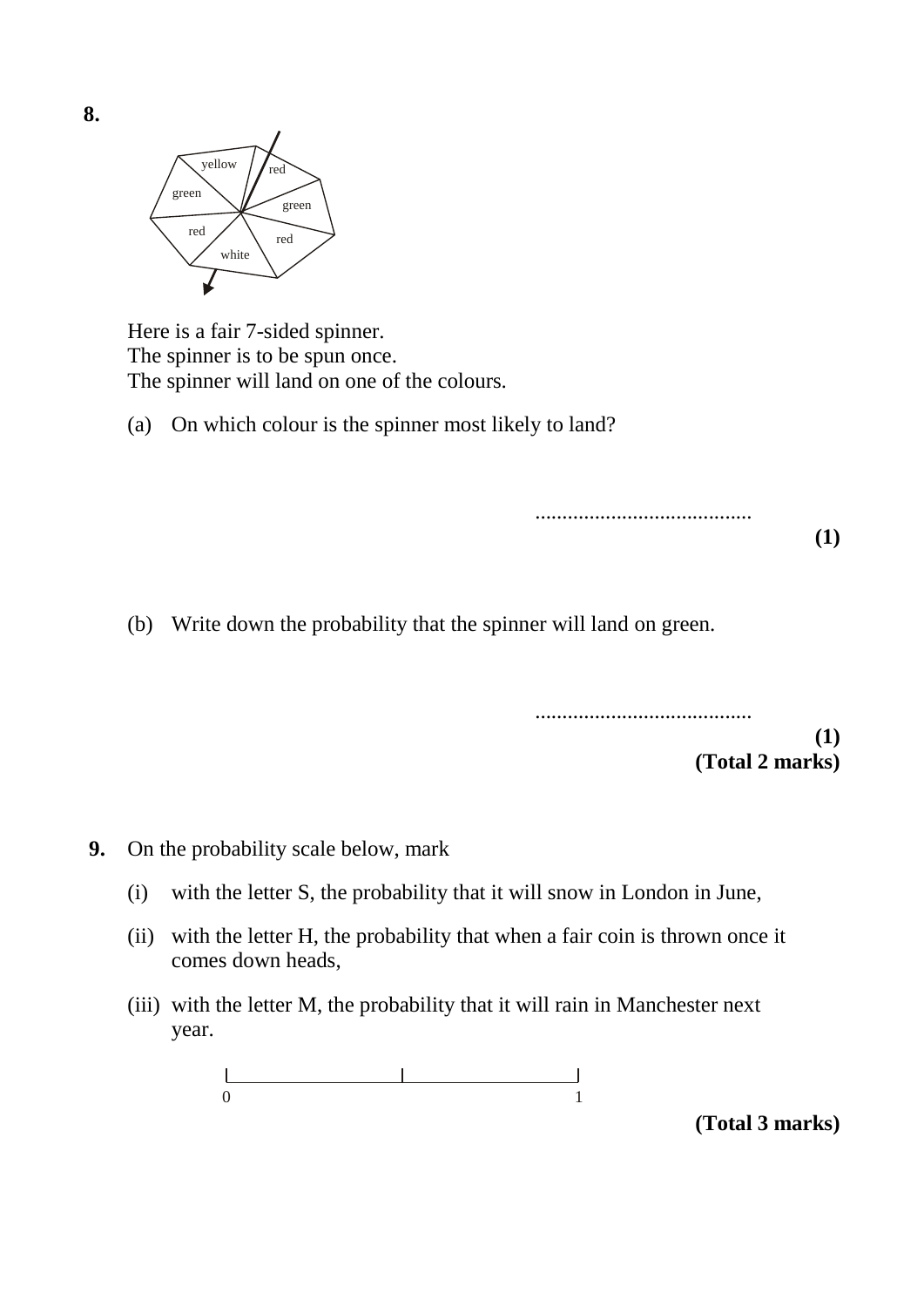### **10.** Joshua rolls an ordinary dice once. It has faces marked 1, 2, 3, 4, 5 and 6.

- (a) Write down the probability that he gets
	- (i) a 6,
	- (ii) an odd number,

(iii) a number less than 3,

(iv) an 8.

**(4)**

……………………………

…………………………………

………………………

…………………………

Ken rolls a different dice 60 times. This dice also has six faces.

The table gives information about Ken's scores.

| Score on dice | <b>Frequency</b> |  |
|---------------|------------------|--|
|               |                  |  |
| 2             | 11               |  |
|               | 20               |  |
|               | $\overline{2}$   |  |
| 5             |                  |  |
| ς             | 10               |  |

(b) Explain what you think is different about Ken's dice.

................................................................................................................... ................................................................................................................... **(1)**

**(Total 5 marks)**